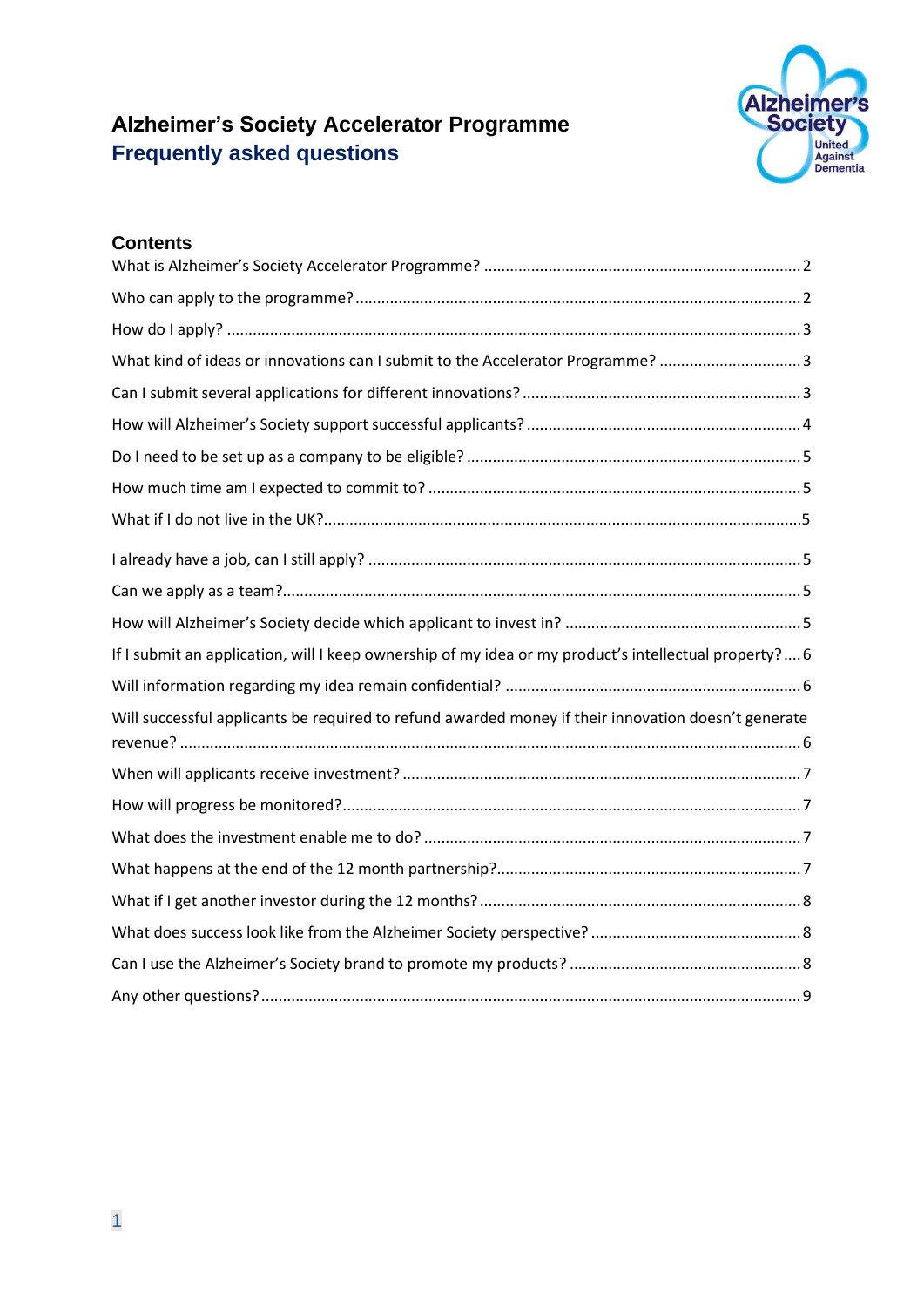# <span id="page-1-0"></span>**What is Alzheimer's Society Accelerator Programme?**

Alzheimer's Society Accelerator Programme is an initiative to support innovators – meaning engineers, designers, developers, entrepreneurs – anyone with a good idea! We want to accelerate the development of ideas into products or services that can benefit thousands of people affected by dementia.

To bring your idea to life we are offering investment up to a value of £100,000. Successful applicants will be supported by an expert innovation buddy from Alzheimer's Society to develop their idea during a 12 month partnership. Applicants' ideas can be a product or a service which during the 12 months will be developed and evaluated to ensure that it will improve the lives of people affected by dementia and is ready to scale up to support larger groups of people.

#### <span id="page-1-1"></span>**Who can apply to the programme?**

Alzheimer's Society will accept applications from designers, innovators, entrepreneurs or anyone with an idea that could help improve the lives of people affected by dementia.

The Accelerator Programme is open to all UK residents over the age of 18 and the idea must be developed in the UK.

Alzheimer's Society Accelerator Programme will not accept applications from:

- The panel of judges who review applications, whether internal or external to Alzheimer's Society
- Alzheimer's Society employees who provide ongoing support to the successful applicants during the Accelerator Programme (e.g. relevant members of the Innovation team)
- Individuals involved in the administration of the programme.
- Individuals closely connected to the above i.e. relative, member of household, close friend or business associate

Aside from these groups, applications are welcome from UK residents over the age of 18, including Alzheimer's Society employees or volunteers that are not part of these excluded groups.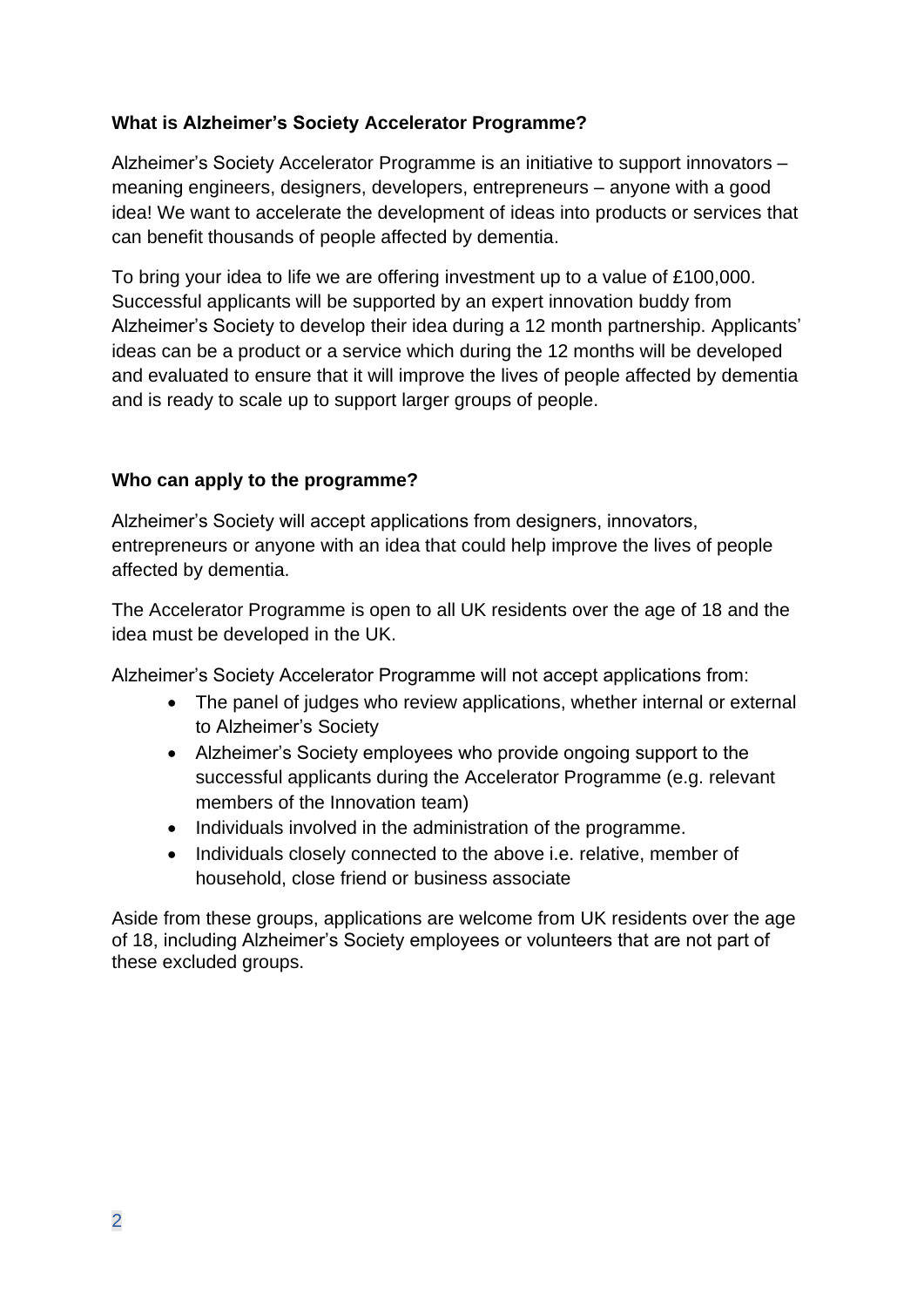## <span id="page-2-0"></span>**How do I apply?**

The accelerator is open for applications on Wednesday 29 September at 9am and closes at 11:59am on Friday 29 October 2021. Visit [www.alzheimers.org.uk/accelerator](http://www.alzheimers.org.uk/accelerator) for details.

- 1. Create **a two-minute video** introducing yourself and your product or service. Your video doesn't need to be professional – a recording from a smartphone uploaded to YouTube or Vimeo would be suitable.
- 2. Download and complete the **application form** and include a link to your video. Make sure you've thought about the intricacies of your idea, and really focus on the benefits for people affected by dementia.
- 3. Fill in our **project partnership plan** and **budget** template to outline how you will work and forecast how you will use the investment across 12 months.

To submit your application, email your completed application form, project partnership plan and budget template to [innovation@alzheimers.org.uk.](mailto:innovation@alzheimers.org.uk) Please include your name (or your team's name) in the file name for all three documents.

Unfortunately, we cannot accept applications via post and you won't be able to amend your application once it has been submitted.

#### <span id="page-2-1"></span>**What kind of ideas or innovations can I submit to the Accelerator Programme?**

'Innovation' just means developing or applying a new solution to a problem, where there wasn't a solution before. We want to support any product or service that will help to improve the lives of people affected by dementia.

We are looking for applications at any stage of the product development journey, from a great idea that needs testing through to proven products that need a push to maximise their reach.

#### <span id="page-2-2"></span>**Can I submit several applications for different innovations?**

We recommend that you focus on one application for the programme. If you want to discuss several ideas, please contact us at [innovation@alzheimers.org.uk,](mailto:innovation@alzheimers.org.uk) and we will advise you further.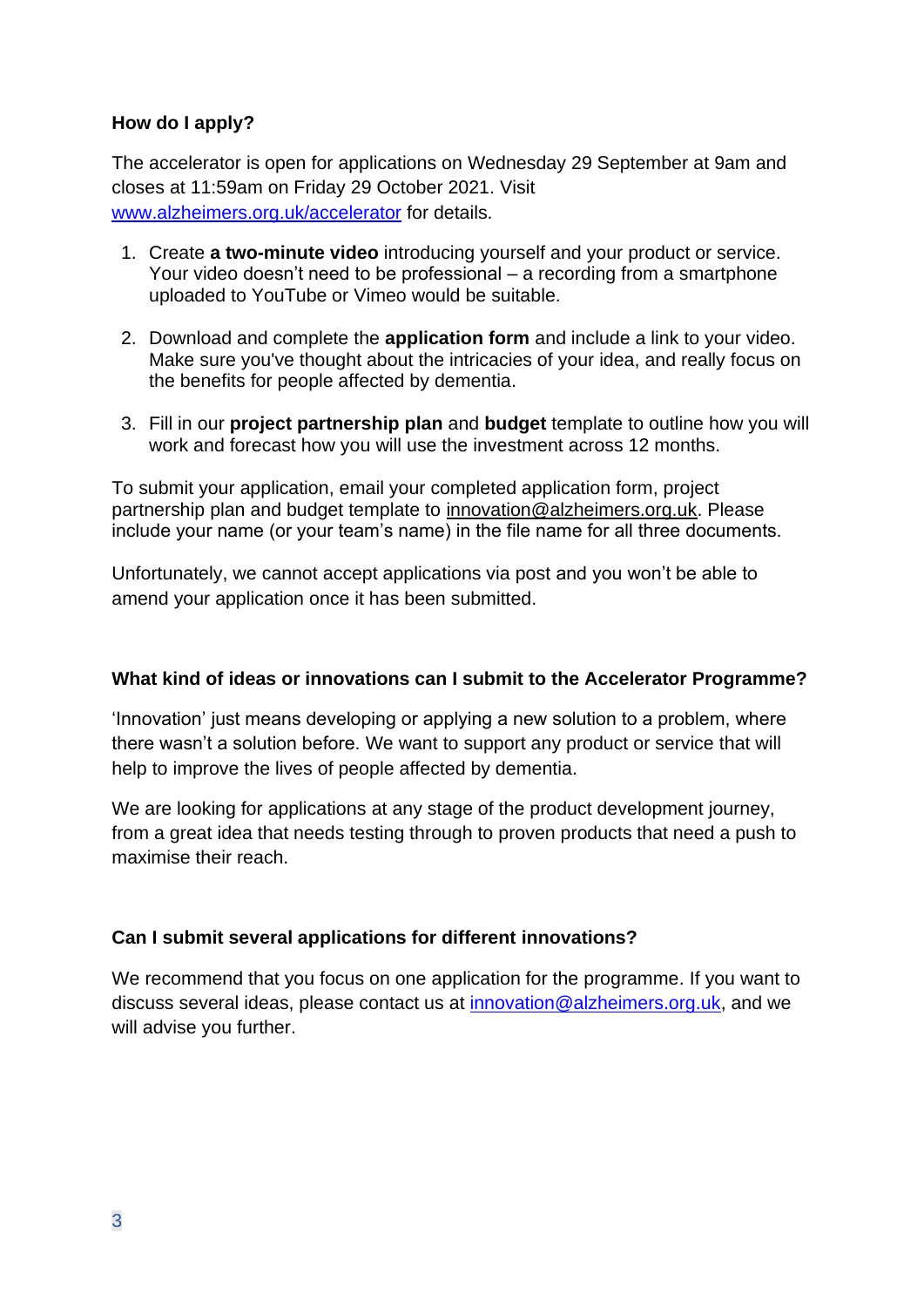# <span id="page-3-0"></span>**How will Alzheimer's Society support successful applicants?**

We know that bringing a great idea to life and making it grow is not just about the money. In addition to financial support, each successful applicant will be assigned a **buddy from our Innovation team** to guide you through the process of bringing your idea to life.

#### *Innovation team buddy*

Your Innovation team buddy will help you benefit from the depth of knowledge and experience held by people affected by dementia, our staff and volunteers. They can:

- Guide you through the process of bringing your idea to life
	- o By acting as a sounding board for ideas, offering advice on project management and innovation tools, developing, testing and improving your idea
- Support you to work with people directly affected by dementia to develop and test your product or service
	- o By sharing expertise on how to evaluate your product and helping you reach people affected by dementia to hear their views
- Help you access the wider support that Alzheimer's Society can offer
	- o For example, by providing access to the Alzheimer's Society Innovation Hub to test ideas, and supporting marketing and communications for your product

It will be up to you to manage and drive your project – but your buddy is there to support you in making your innovation a success.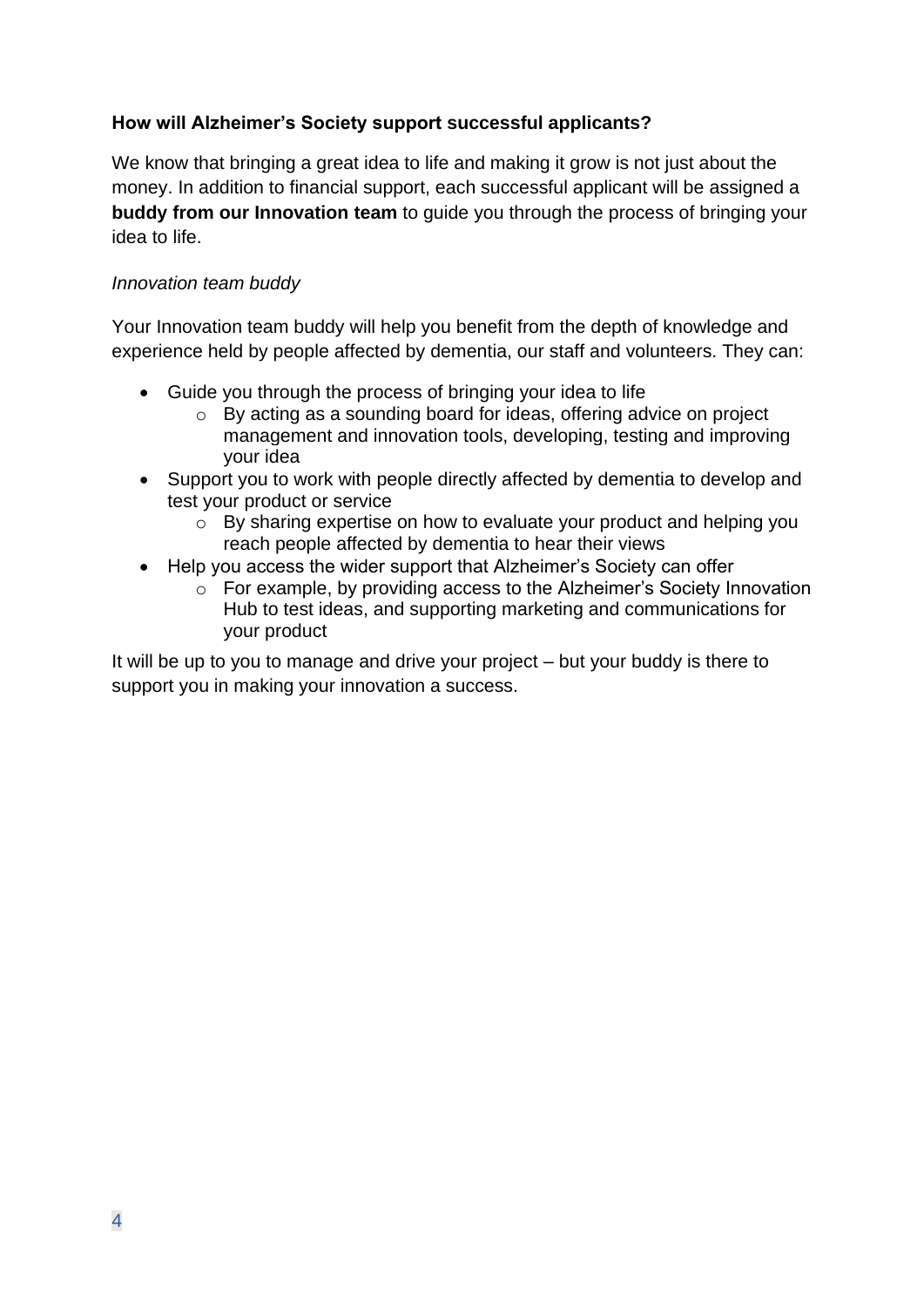# <span id="page-4-0"></span>**Do I need to be set up as a company to be eligible?**

No, but you will need to set up a company or charity which is registered in the UK in order for Alzheimer's Society to be able to award funding if you are successful.

## <span id="page-4-1"></span>**How much time am I expected to commit to?**

You will need to commit to working on your project at least two days a week. When you do this is completely flexible and can be in the evenings and weekends.

# **What if I do not live in the UK?**

We invite applicants who live in the UK, or with an office in the UK where the product or service is intended to be accessible to a UK audience or similar

# <span id="page-4-2"></span>**I already have a job, can I still apply?**

Yes, as long as you are able to commit at least two days a week to the project and meet your proposed business plan.

#### <span id="page-4-3"></span>**Can we apply as a team?**

Yes, applicants can apply to work on their idea as a team or an individual, as long as all applicants are committing to working on the project.

#### <span id="page-4-4"></span>**How will Alzheimer's Society decide which applicant to invest in?**

Alzheimer's Society will review and shortlist applications in November 2021. At this stage we may need to request further information from you. Shortlisting will be based on a number of criteria, such as:

- how innovative and original the idea is;
- how much the needs of people affected by dementia were taken into account in the design;
- the impact the idea could have for people affected by dementia;
- how desirable the idea is for people affected by dementia:
- how easily the idea can be scaled up to improve the lives of large groups of people.

Unsuccessful applicants will be notified by email.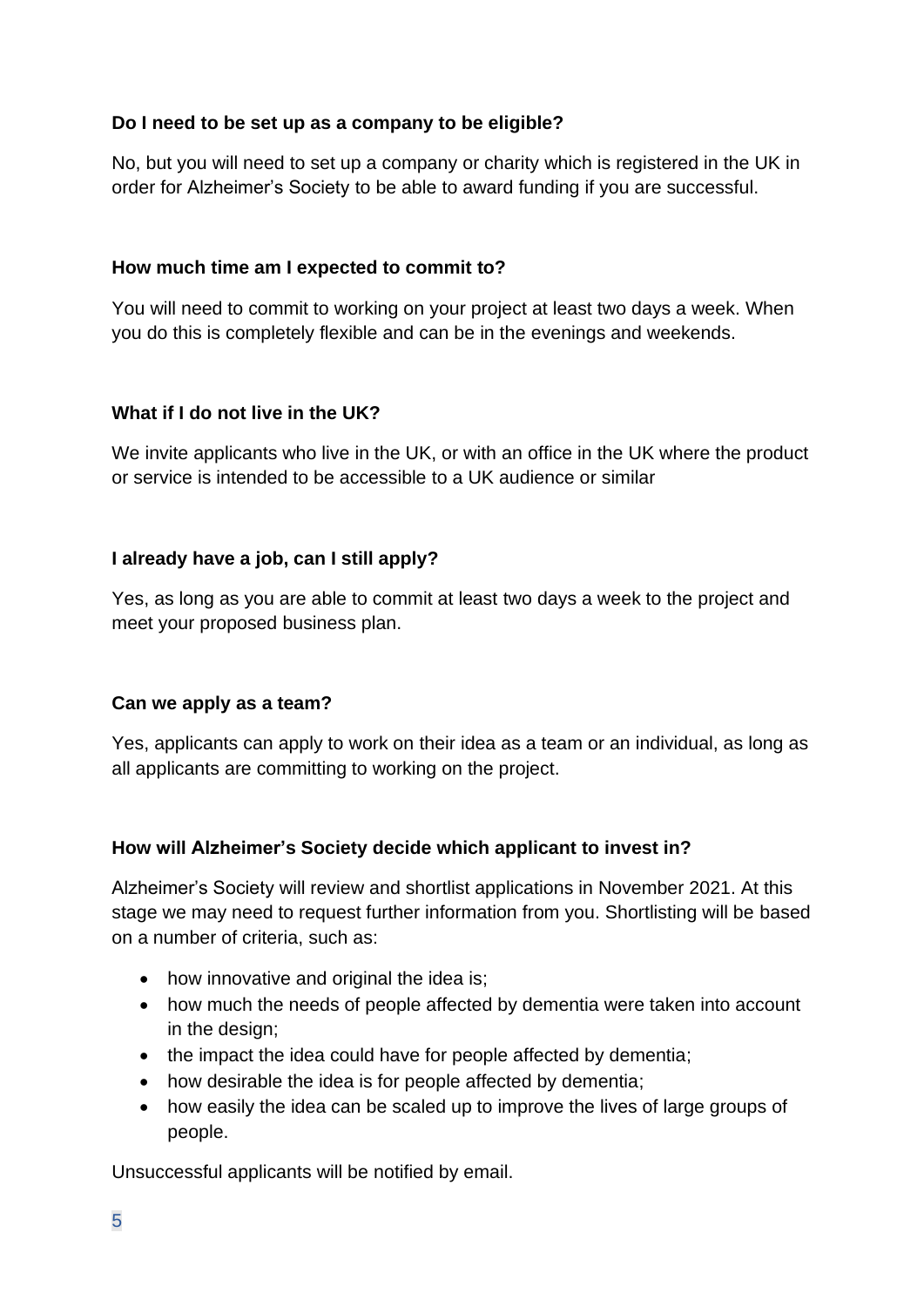The shortlist will then be invited to interview and to present in front of a panel of industry experts who will decide which applicants to accept into the programme.

Successful applicants will be announced in January 2022.

Alzheimer's Society will work closely with successful applicants to establish the terms of our investment including an agreed return on this investment in order to ensure our Accelerator Programme remains sustainable and can continue to invest in ideas that will help people affected by dementia. Award of funding is subject to entering into an agreement which will be negotiated between Alzheimer's Society and the successful applicant.

We aim to agree terms with successful applicants in early 2022 and begin investment and joint working from April 2022.

# <span id="page-5-0"></span>**If I submit an application, will I keep ownership of my idea or my product's intellectual property?**

Alzheimer's Society and successful applicants will discuss intellectual property and future revenues arrangements before an investment is made and the partnership begins.

The agreement will be made depending on the maturity of the idea as well as how clearly defined and tested the product or service is.

# <span id="page-5-1"></span>**Will information regarding my idea remain confidential?**

Yes, your application will be reviewed only by the panel of judges as well as members of the Alzheimer's Society Innovation team.

By submitting the application, applicants agree that if successful, information about the successful applicant and their product/idea may be publicised on our website and elsewhere (e.g. relevant media).

# <span id="page-5-2"></span>**Will successful applicants be required to refund awarded money if their innovation doesn't generate revenue?**

No, Alzheimer's Society is investing in applicants ideas and supporting them to scale the innovation, so that as many people affected by dementia as possible have a positive experience from the service or product.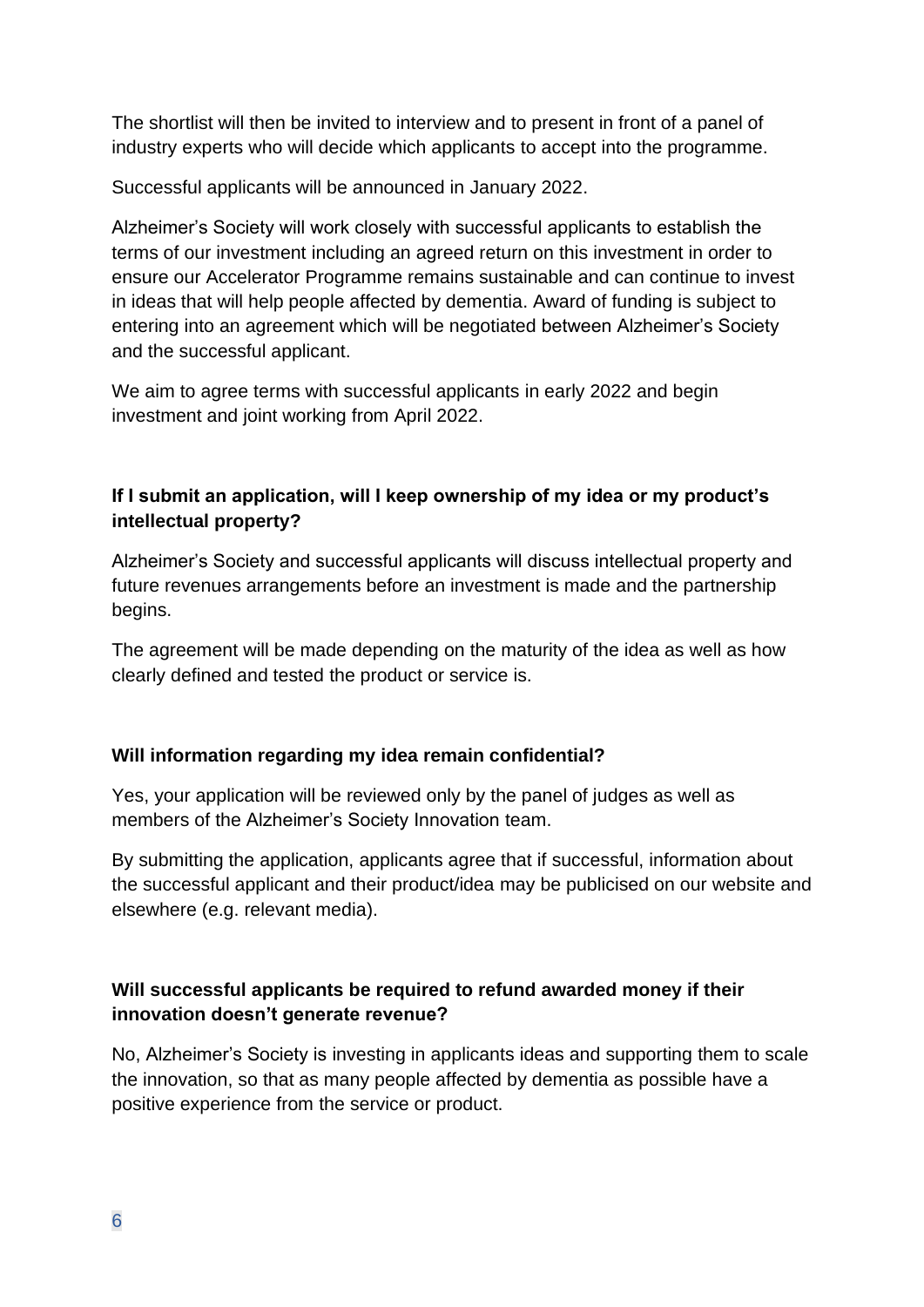We hope all successful applicants will generate revenue from their ideas and this will lead to a return on our investment to help sustain our Accelerator Programme, but if revenue is not generated, the successful applicant will not have to refund the money.

#### <span id="page-6-0"></span>**When will applicants receive investment?**

Successful applicants will be awarded the amount agreed to be paid in equal instalments every 3 months over the 12 month partnership or according to the budget plan if confirmed prior to the agreement start date.

Award of funding is subject to entering into an agreement which needs to be negotiated by the parties.

#### <span id="page-6-1"></span>**How will progress be monitored?**

At the start of the project, we will spend a day with you developing your business plan and discussing the critical milestones of your project.

If you are not able to meet the progress criteria outlined in the business plan and risk management, over a three month period we have the right to terminate the contract and to withhold any further funding.

#### <span id="page-6-2"></span>**What does the investment enable me to do?**

If you submit an idea based on **a product,** you must invest the funding in developing your idea so it will improve the lives of people affected by dementia. For example, by improving the design of your product, manufacturing prototypes for testing or evaluating your product etc.

If you submit an idea based **on a service,** you must invest the funding in developing your idea so it will improve the lives of people affected by dementia. For example, by improving the design of your service, setting up prototype sessions of the service and refining it based on feedback from people affected by dementia, evaluating of the service etc.

You will need to clearly set out in your business plan how you intend to invest the funding and why. You will need to clearly justify using the funding as a salary.

#### <span id="page-6-3"></span>**What happens at the end of the 12 month partnership?**

If your idea is a product and the impact on people affected by dementia has proved to be positive, we may be able to support you in finding funding to bring the idea to market, and make it commercially viable.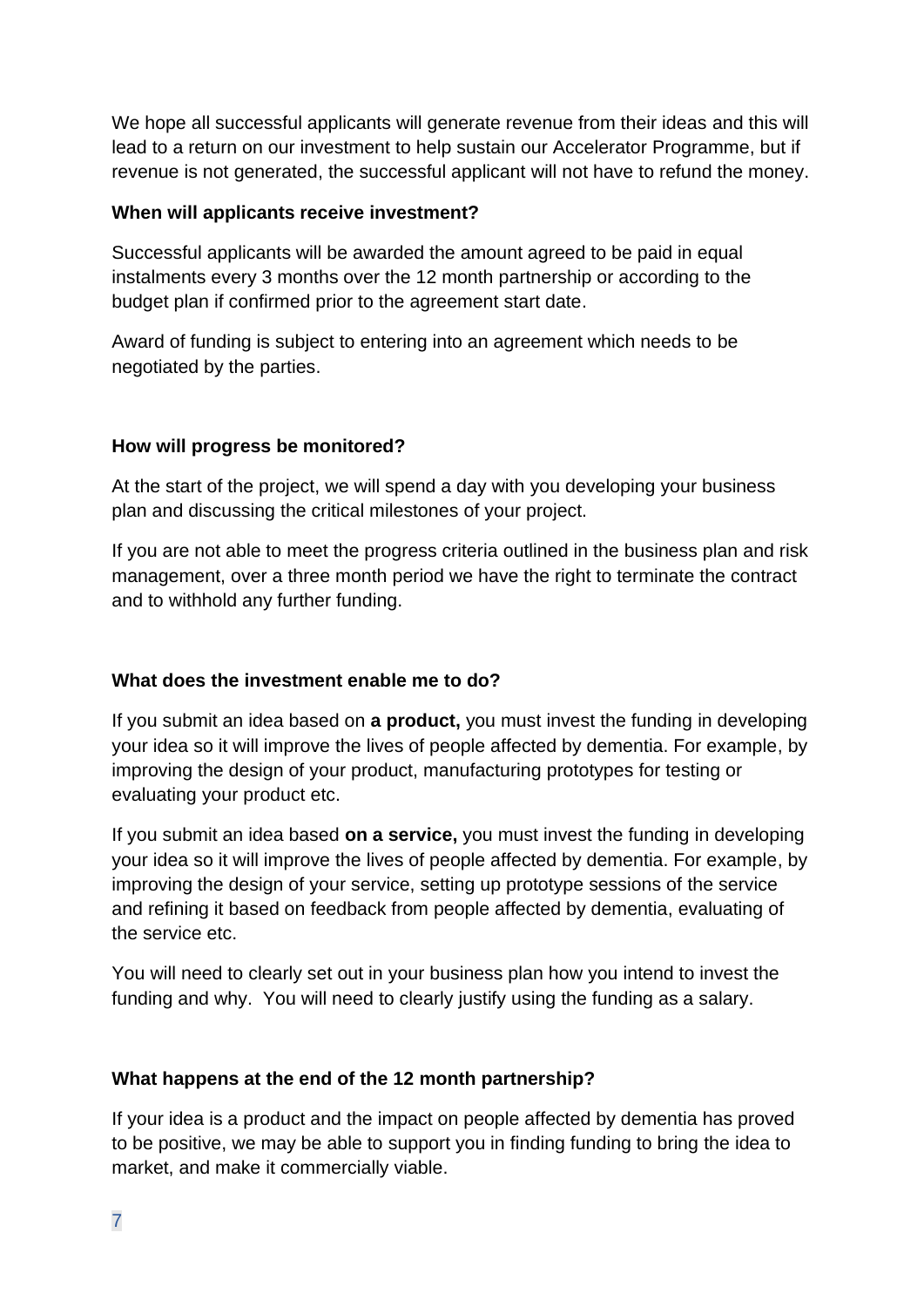If your idea is a service and the impact on people affected by dementia has proved to be positive, we may be able to support you to identify suitable organisations to help the roll out of your service across the country.

Alzheimer's Society may continue to support you in a less formal way following the 12 month partnership. Depending on the success of the product or service, we will be happy to discuss with you the use of Alzheimer's Society branding or for products to be stocked on the Alzheimer's Societies online shop.

Following the 12 month partnership you will be required to continue to provide monthly reports to Alzheimer's Society for the time period stated within the agreement. Monthly reports will include details of sales, qualitative feedback to demonstrate impact of the product/service and any additional data as required to enable the Innovation team to monitor the success of invested products/services and track the return on Alzheimer's Society investment.

# <span id="page-7-0"></span>**What if I get another investor during the 12 months?**

If you find additional investors during the partnership, this information should be shared with Alzheimer's Society and agreement will be required prior to entering any further partnerships. The main purpose is to avoid bring the name and reputation of Alzheimer's Society into disrepute.

#### <span id="page-7-1"></span>**What does success look like from the Alzheimer Society perspective?**

For applications based on a product, success would include a final design which has been proven to have a positive impact on people affected by dementia and the company in a position to approach investors to fund future manufacturing of the product.

For applications based on a service or process, success would include having final design which has been proven to have a positive impact on people affected by dementia and the company in a position to approach external organisations in order to roll out the service across the UK**.**

#### <span id="page-7-2"></span>**Can I use the Alzheimer's Society brand to promote my products?**

We are happy for successful applicants to communicate that they are part of the Alzheimer's Society Accelerator Programme.

However, you may not use Alzheimer's Society branding to support your product or service until there is evidence of the positive impact to people affected by dementia